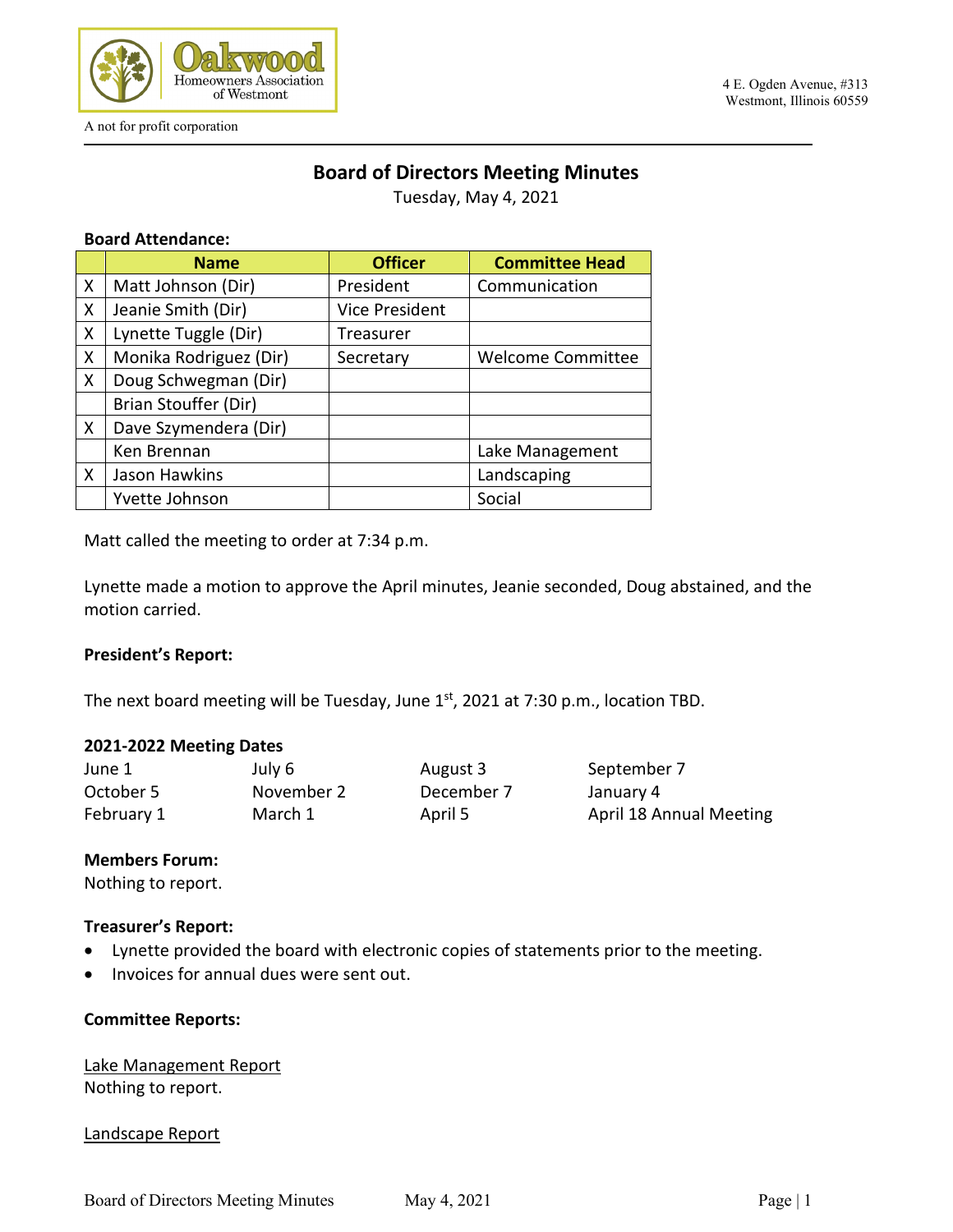- Flowers will be planted at the entrances and beach May  $15<sup>th</sup>$  from 9am 3pm. Volunteers are needed, please bring a spade/shovel to help. Meet at the beach.
- Masters will be installing backflow preventers.
- Another trash can may be needed at the retention area, Jason will investigate costs, Matt will contact Steve Nero to see if this is a village issue.
- Pat Johnson will be helping with administrative tasks for the Landscape Committee. Other volunteers are needed.

### Social Report

- Receipts from Easter Egg Hunt need to be provided to Lynette.
- Fishing Derby/ Beach Party, June 5, 2021, special appearance by DJ Peaches. Will make announcement for others to not bring outside food.

#### Communications Report

Oak Leaf deadline for articles May 21<sup>st</sup>, with distribution shortly after.

#### Welcoming Report

Nothing new to report.

#### **Old Business**

Larger than expected turnout at Annual Meeting, with 97 attendees and proxies submitted. Highschool was a great venue and may be use in future if available.

Doug made a motion to donate \$150 to Westmont High School for use of the Auditorium for the Annual OHA Meeting, Monika seconded, and the motion carried.

Safeway Insurance is playing an audio recording of a Northern Goshawk to scare geese away. Tadas has talked to the insurance company as the Norther Goshawk is not an animal found traditionally in the Illinois. Matt will follow up with Tadas.

Oakwood resident was observed dumping yard waste into the lake and throwing rocks at geese. Neighbor approached the resident who was apologetic.

Dave reached out to gas lamp contractor who noted that he will be contacting residents about options, pricing, and timing soon.

#### **New Business**

- Election of Officers
	- $\circ$  Lynette Tuggle nominated Matt Johnson as President, no other nominations were made, Monika Rodriguez seconded; vote was unanimous.
	- o Matt Johnson nominated Jeanie Smith as Vice President, no other nominations were made, Doug Schwegman seconded; vote was unanimous.
	- $\circ$  Matt Johnson nominated Lynette Tuggle as Treasurer, no other nominations were made, Doug Schwegman seconded; vote was unanimous.
	- o Matt Johnson nominated Monika Rodriguez as Secretary, no other nominations were made, Lynette Tuggle seconded; vote was unanimous.